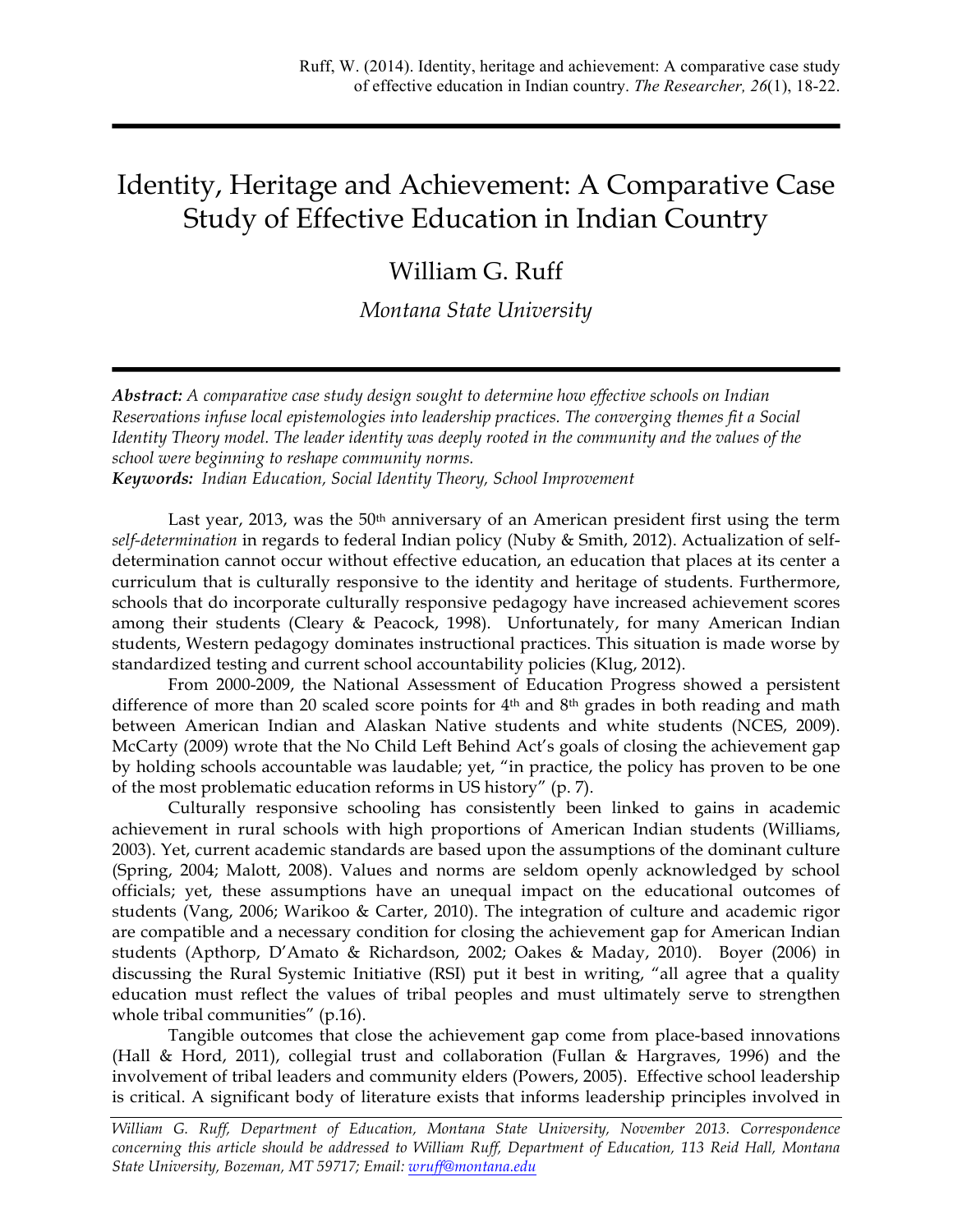## *W. G. Ruff* 19

change (e.g., Fullan, 2009; Hall & Hord, 2011; Reeves, 2009). Yet, very little has been written on the leadership practice of turning around chronically low performing schools on Indian Reservations. Given the need to infuse tribal culture and indigenous ways of knowing into the center of a framework built upon dominant cultural standards, such research seems critical to closing the achievement gap. How do effective rural schools on Indian Reservations infuse local epistemologies into the practice of school leadership?

## **METHODS**

A comparative case study design was used bounded by the professional practice of two school's leadership teams and the interventions used to improve student attendance and academic proficiency as measured by the state's annual achievement test. Purposeful selection was used in identifying two successful rural schools located on Indian Reservations in two different states. One school demonstrated high levels of achievement, as measured by the state's standardized test. The other school demonstrated persistently increasing achievement over the past 3 years. Data used in the case study was collected using two observers in the school on two separate days. During these two days, researchers observed classroom instruction, school-wide routines, and interactions of students with elders in the community. Semi-structured interviews with the principal and two teachers considered by both the principal and other teachers at the school to be members of the school leadership team were conducted to ascertain leadership practices and specific interventions used. The data from field notes, audio recordings of interviews, and notes from artifacts were separately coded and analyzed using a constant comparative analysis model by the researchers independently and then discussed.

## **CONVERGENT THEMES**

Both schools had American Indian principals with deep connections with the community, demonstrated tribal traditions, and enacted leadership best practice models. The sense of relationship and commitment expressed by both principals was described by one principal as a:

connection [formed] with growing up with them [community members], and there's a close bond. [As you grow up] you know one way, then you leave and you have to learn a whole new way of being, so then you see how your communities can improve themselves. The hard part is to try and make changes in a non-threatening way.

The principals both practiced the traditions of their tribes and participated in ceremonies on a regular basis. Like many other successful schools with large proportions of American Indian students, school practices incorporated tribal language and tradition into daily routines and instruction. Yet, a difference between these schools and other schools was seen in the degree of personalization. This personalization connected students with traditions and facilitated a strong sense of identity that seemed to be fostered by the principals' sense of identity. As one principal stated:

Our identity is based on family. So for me I don't think I've ever had a problem [with identity] because, for us it's just been engrained. I can't speak for the other tribes, some of them have different mysteries, so for them it's a little bit rougher too, but growing up when I we'd always hear (*Veveilg derltolga*) that's, I'm one of us, I'm a *Tolga*.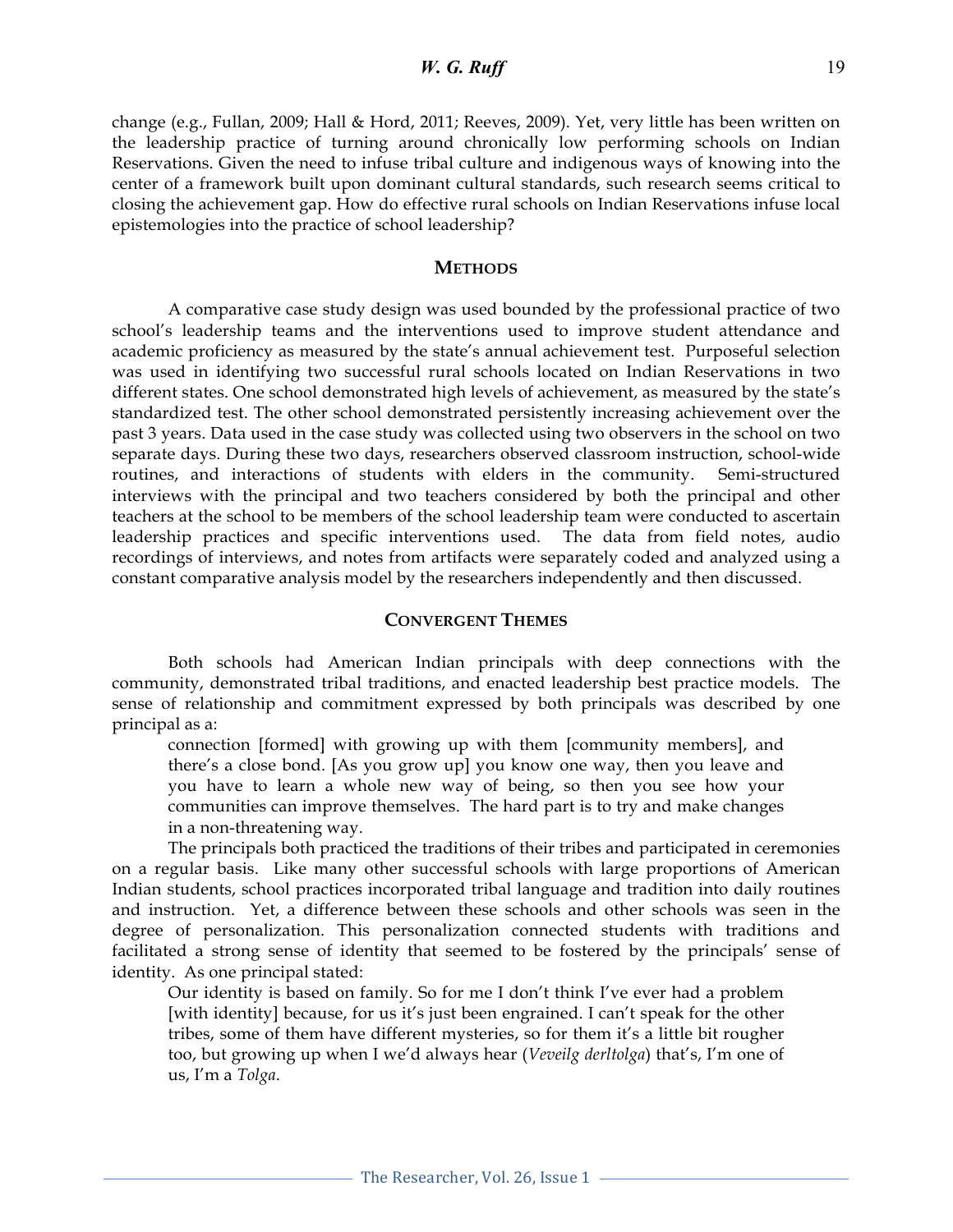*W. G. Ruff* 20

A network of partners existed among faculty and staff, family members and faculty, faculty and students, and staff members and community agencies. Specifically, observations of staff interaction at both schools could be characterized by what Argyris (1999) described as Model II organizational behavior. At one school, a teacher described how such a high level of trust developed. "We confront or challenge each other to improve directly, face to face, while working together to improve the capacity of the school." Students also had a clear understanding of the expectations. As one student stated, "I know that if I screw up, [the principal] can make life bad for me both at school and in the community—so I don't screw up." From a high level of trust, a collective sense of efficacy emerged facilitating a common vision and shared purpose.

Both schools were deeply integrated into a community network. An example of this was seen in one school where students and staff each indicated an ongoing, positive relationship with the Juvenile Court Judge and County Prosecutor. When a student appears in court, the attendance officer, a tribal elder and former long-term school board member, is there to demonstrate support and concern for the student. Similar to the high levels of trust among faculty members, the demonstration of authentic concern for the student by "being there" for the student in non-school events, such as a court appearance, promoted high levels of trust between school and student as well as school-family partnerships.

### **CONNECTING SOCIAL IDENTITY THEORY**

A conceptualization of leadership emerging from social psychology research stems from social identity theory. As described by Haslem, Reicher and Plalow (2011), "the exercise of leadership, in the sense of influence over a collectivity, depends on the existence of a shared identity among those who constitute that collectivity" (p. 73-74). The more an individual is seen to be representative of a given group, the more influential the individual becomes. The more leaders advance the interests of the group as perceived by group members, the more the leader is seen as a champion for the group. Yet, leaders typically do not wait around to be recognized; they actively construct the identity of the group for group members to align the group identity with their own identity. This constructed identity is then translated into social reality through the use of language to create a compelling vision, enacting norms and values of the shared identity, and focusing the actions of the group on reshaping the environment to reflect the shared norms and values of the group's identity. As demonstrated in the converging themes found in this comparative case study, there was a clear and deep connection in the identity of the principals with community identity. The principals effectively met the expectations of the community and championed the identity of the school within the larger community context. These school leaders created identity within the school through facilitating a shared vision among faculty, staff and students as well as enabling action toward the shared vision. Furthermore, there was evidence that the norms and values of the school were beginning to reshape the norms and values of the community.

Contemporary American Indian education practice is caught between two contradictory federal policies. On the one hand, the policy of self-determination espouses to promote tribal identity through sovereignty. Yet on the other hand, the No Child Left Behind Act promotes deculturalization and assimilation through the use of standardized testing as a primary school accountability measure (Klug, 2012). American Indian leadership is a key and essential element to perpetuating tribal norms and values that offer the hope of realizing the promise of selfdetermination (Tippeconnic, 2000). Viewing leadership through a conceptual lens of social identity theory seems to offer promise as a means of describing how American Indian leaders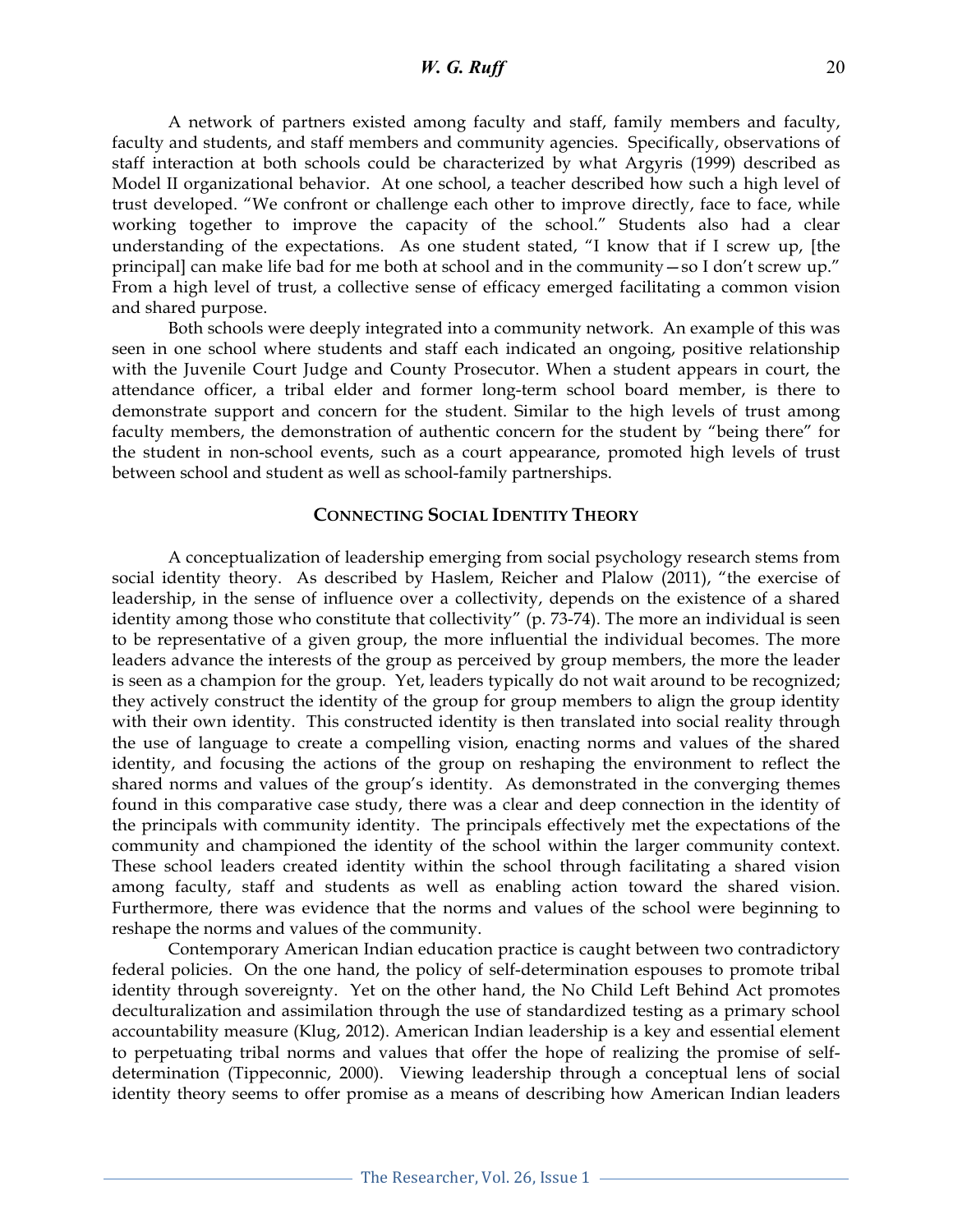can clarify indigenous (tribal) cultural norms and values within their own communities and promotes these norms and values within the larger context of society. More empirical research is needed on Social Identity Theory within the context of indigenous leadership to fully articulate and understand its value as a conceptual tool.

#### **REFERENCES**

- Apthorp, H. S., D'Amato, E. D., & Richardson, A. (2002). *Effective standards-based practices for Native American students: A review of the literature.* (Report No. ED469297). Aurora, CO: Mid-continent Research for Education and Learning
- Argyris, C. (1999). *On organizational learning*. San Francisco: Jossey-Bass
- Boyer, P. (2006). It takes a Native community: Educators reform schools in an era of standards. *Tribal College Journal of American Indian Higher Education, 17*(4), 13-19.
- Cleary, L. M., & Peacock, T. D. (1998). *Collected wisdom: American Indian education*. Boston: Allyn & Bacon.
- Fullan, M. (Ed.) (2009). *The challenge of change: Start school improvement now!* (2nd ed.). Thousand Oaks, CA: Corwin Press.
- Fullan, M., & Hargreaves, A. (1996). *What's worth fighting for in your school?* New York: Teachers College Press.
- Hall, G. E., & Hord, S. M. (2011). *Implementing change: Patterns, principles and potholes* (3rd ed.). Boston: Pearson.
- Haslem, S. A., Reichewr, S. D., & Platow, M. J. (2011). *The new psychology of leadership: Identity, influence and power.* New York: Psychology Press
- Klug, B. J. (2012). Falling from grace: How the latest government policies undermine American Indian education. In B. J. Klug (Ed.) *Standing together: American Indian education as culturally responsive pedagogy* (pp.71-86). Lanham, MD: Rowman & Littlefield Education.
- Malott, C. S. (2008). *A call to action: An introduction to education, philosophy and native North America.* New York: Peter Lang Publishing
- McCarty, T. L. (2009). The impact of high stakes accountability policies on Native American learners. *Teaching Education, 20*(1), 7-29.
- National Center of Education Statistics (2009) *Nation's Report Card 2008-09*. Retrieved on May 24, 2010 from http://nces.ed.gov/nationsreportcard/educators/
- Nuby, J. F., & Smith, J. (2012). From federal intervention to self-determination: Looking forward. In B. J. Klug (Ed.) *Standing together: American Indian education as culturally responsive pedagogy* (pp. 3-12). Lanham, MD: Rowman & Littlefield Education.
- Powers, K. (2005). Promoting school achievement among American Indian students throughout the school years. *Childhood Education, 81*(6)*,* 338-342.
- Oakes, A., & Maday, T. (2009). *Engaging Native American learners with rigor and cultural relevance*. Washington DC: Center for Comprehensive School Reform and Improvement.
- Reeves, D. B. (2009). *Leading change in your school: How to conquer myths, build commitments, and get results*. Alexandria, VA: ASCD
- Tippeconnic, J. W. (2000). Reflecting on the past: Some important aspects of Indian education to consider as we look toward the future. *Journal of American Indian Education 39*(2), 39-48.
- Spring, J. (2004). *Deculturalization and the struggle for equality: A brief history of education of dominated cultures in the United States* (4th ed.). Boston: McGraw-Hill
- Vang, C. T. (2006). Minority parents should know more about school culture and its impact on their children's education. *Multicultural Education, 14*(1), 20-26.